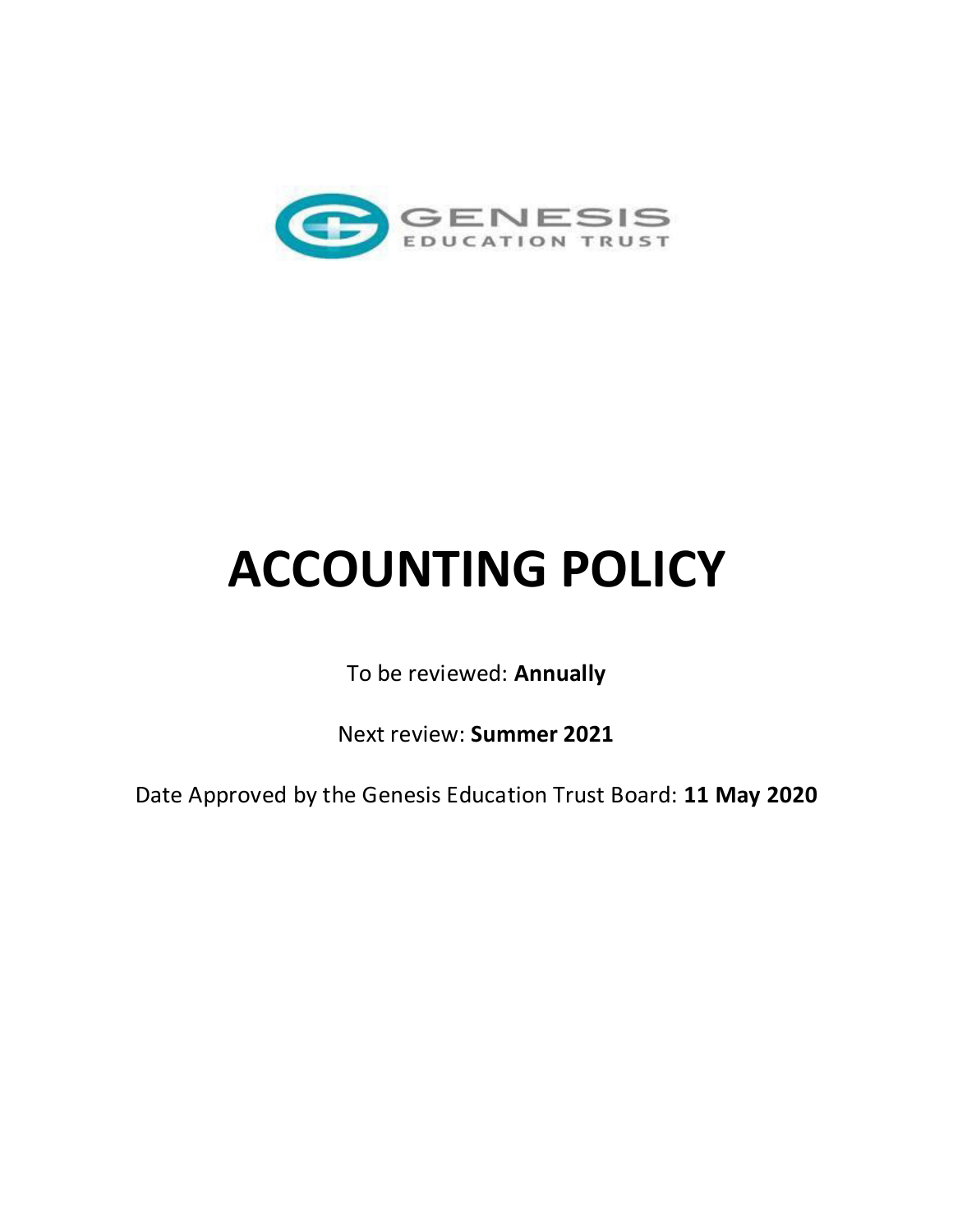\* Executive Head/ Head Teacher/Head of School/Associate Head (henceforth referred collectively as Head Teacher, unless specifically stated)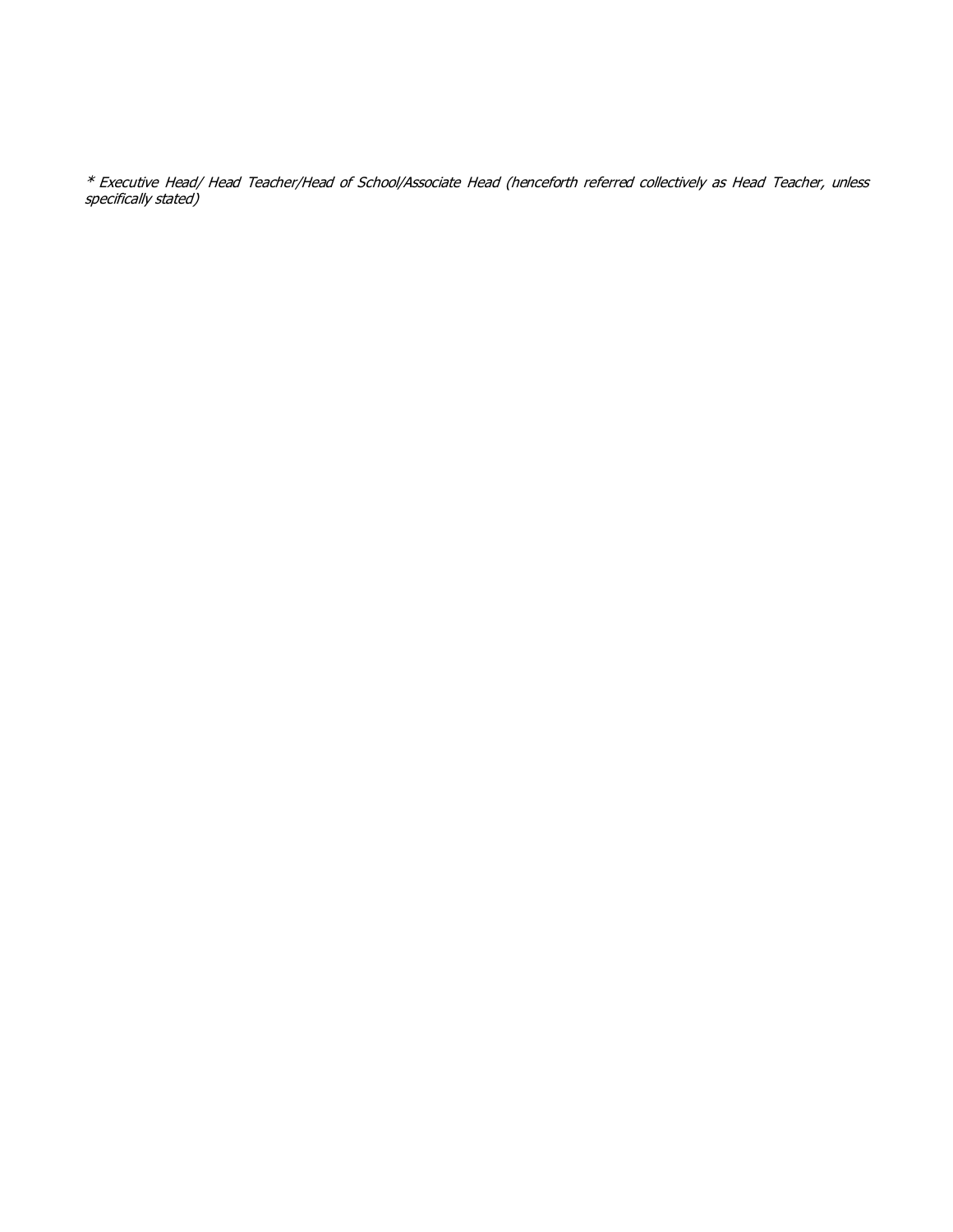## **GENESIS EDUCATION TRUST ACCOUNTING POLICY**

**Basis of preparation** - The financial statements will be prepared under the historical cost convention in accordance with applicable United Kingdom Accounting Standards, the Charity Commission 'Statement of Recommended Practice: Accounting and Reporting by Charities' ('SORP 2005'), the Academies Accounts Direction issued by the YPLA and the Companies Act 2006. A summary of the principal accounting policies, which will be applied consistently, except where noted, is set out below.

**Going Concern** – The Board will assess whether the use of the "going concern principle" is appropriate i.e. whether there are any material uncertainties related to events or conditions that may cast significant doubt on the ability of the academy to continue as a going concern. The Board will make the assessment in respect of a period of one year from the date of the approval of the financial statements.

#### **Recognition of incoming resources** - These will be on a receivable basis.

- Grants Receivable will be included in the Statement of Financial Activities (SOFA) on a receivable basis. The balance of income received for specific purposes but not expended during the period will be shown in the relevant funds on the balance sheet. Where income is received in advance of entitlement of receipt its recognition will be deferred and included in creditors as deferred income. Where entitlement occurs before income is received, the income will be accrued.
- Donations are recognised on a receivable basis where there is certainty of receipt and the amount can be reliably measured.
- Sponsorship income provided to the Academy which amounts to a donation will be recognised in the SOFA in the period in which it is receivable. Any sponsorship money received with no restriction on its use will be credited to the unrestricted fund in the SOFA.
- Donated services and gifts in kind The value of donated services and gifts in kind provided to the Academy Trust will be recognised at their open market value in the period in which they are receivable as incoming resources, where the benefit to the Academy Trust can be reliably measured. An equivalent amount will be included as expenditure under the relevant heading in the SOFA, except where the gift in kind is a fixed asset in which case the amount will be included in the appropriate fixed asset category and depreciated over the useful economic life in accordance with Academy Trust's policies.
- Other income, including catering income and fees for out of school care (the Zone) will be recognised in the period it is receivable.

**Resources expended -**All expenditure will be recognised in the period in which a liability is incurred and will be classified under headings that aggregate all costs related to that category. Where costs cannot be directly attributed to particular headings they will be allocated on a basis consistent with the use of resources, with central staff costs allocated on the basis of time spent, and depreciation charges allocated on the portion of the asset's use. Other support costs will be allocated based on the spread of staff costs.

- Costs of generating funds These will be costs incurred in attracting voluntary income, and those incurred in trading activities that raise funds.
- Charitable activities These will be costs incurred on the Academy Trust's educational operations.
- Governance Costs will include the costs attributable to the Academy Trust's compliance with constitutional and statutory requirements, including audit, strategic management and Governor's meetings and reimbursed expenses.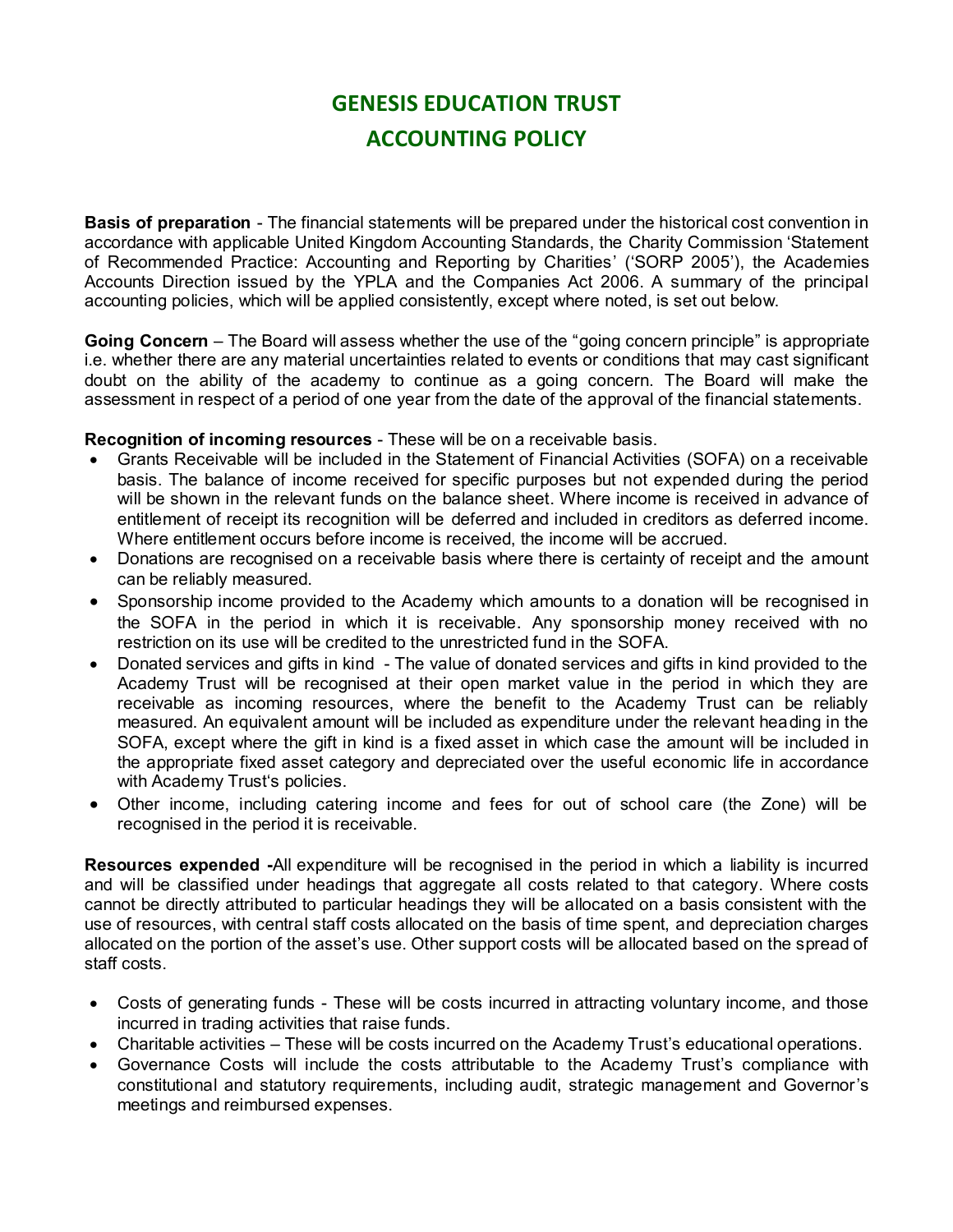Resources will be recorded net of VAT, with the exception of business costs where VAT is irrecoverable. They will be classified under headings that aggregate all costs relating to that activity.

#### **Accounting for fixed assets** -

Assets costing £3,000 or more will be capitalised as tangible fixed assets and will be carried at cost, net of depreciation and any provision for impairment. Where tangible fixed assets are acquired with the aid of specific grants, either from the government or from the private sector, they will be included in the Balance Sheet at cost and depreciated over their expected useful economic life. The related grants will be credited to a restricted fixed asset fund in the SOFA and carried forward in the Balance Sheet. Depreciation on such assets will be charged to the restricted fixed asset fund in the SOFA so as to reduce the fund over the useful economic life of the related asset on a basis consistent with the Academy Trust's depreciation policy.

#### **Depreciation**

Depreciation will be provided on all tangible fixed assets other than freehold land, at rates calculated to write off the cost of each asset on a straight-line basis over its expected useful lives, as follows: Freehold buildings 2%

Land 0%

Fixtures, fittings and equipment 15%

ICT equipment 33%

Motor Vehicles 20%

Longer life fixtures and fittings

Assets in the course of construction will be included at cost. Depreciation on these assets will not be charged until they are brought into use.

A review for impairment of a fixed asset will be carried out if events or changes in circumstances indicate that the carrying value of any fixed asset may not be recoverable. Shortfalls between the carrying value of fixed assets and their recoverable amounts are recognised as impairments. Impairment losses are recognised in the Statement of Financial Activities.

#### **Leased Assets**

Rentals under operating leases will be charged on a straight line basis over the lease term.

#### **Investments**

The Academy does not hold any investments at the current time. The accounting policy will be determined when the need arises.

#### **Stock**

Catering stocks will be valued at cost.

#### **Taxation**

The Academy Trust is considered to pass the tests set out in Paragraph 1 Schedule 6 of the Finance Act 2010 and therefore it meets the definition of a charitable company for UK corporation tax purposes. Accordingly, the Academy Trust is potentially exempt from taxation in respect of income or capital gains received within categories covered by Chapter 3 Part 11 of the Corporation Tax Act 2010 or Section 256 of the Taxation of Chargeable Gains Act 1992, to the extent that such income or gains are applied exclusively to charitable purposes.

### **Pensions** Benefits

Retirement benefits to employees of the Academy Trust are provided by the Teachers' Pension